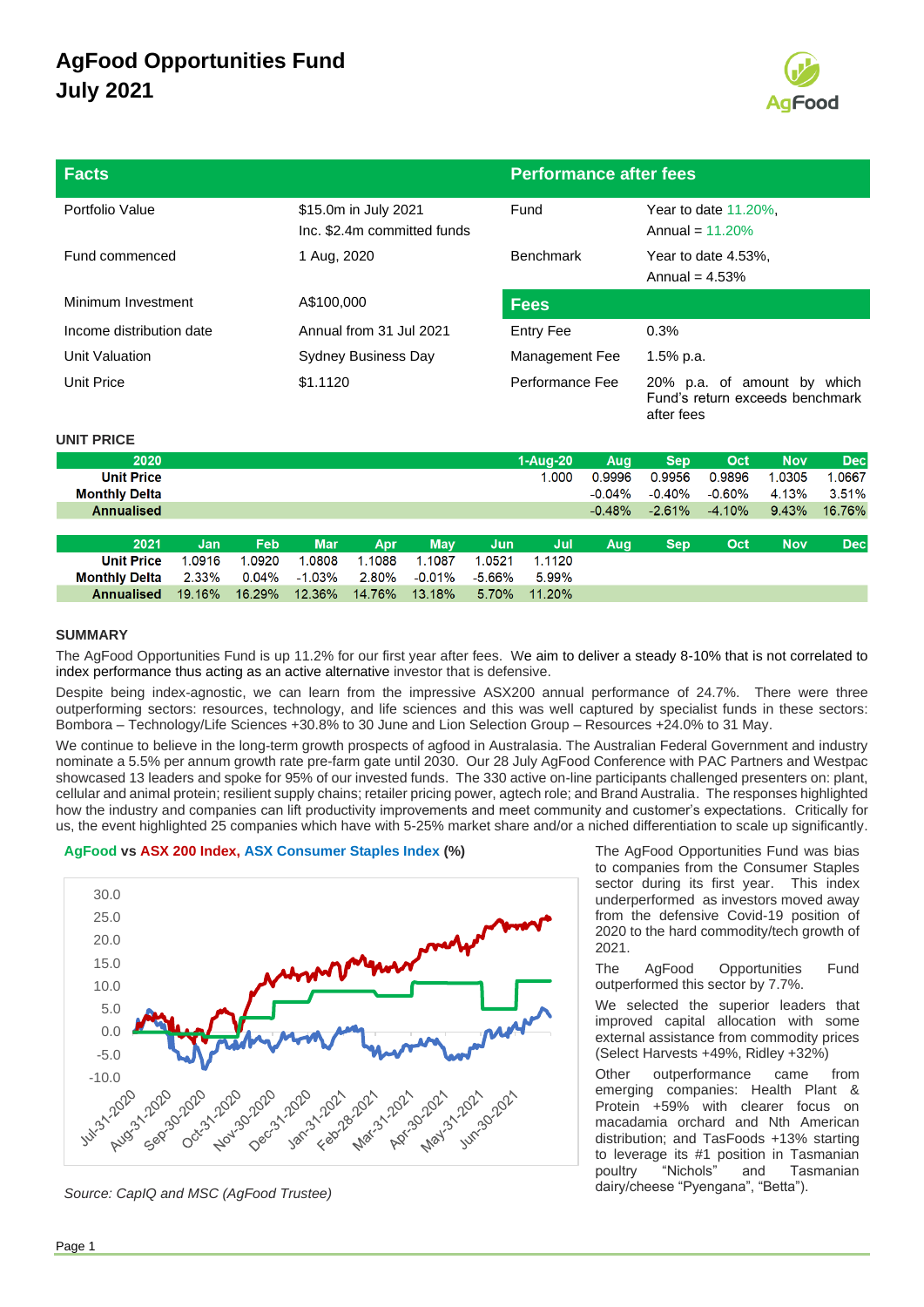

### **FIRST YEAR**

AgFood Opportunities Fund is 83% in ASX listed shares, 1% in unlisted investments and 16% in cash (including 15% committed funds).

Our focus this year was to establish a few sustainable platforms across: protein; aquaculture; brand and technology. We have made good progress on protein and brand, and are executing on an unlisted aquaculture opportunity.

- **Protein** We have three cornerstone positions in emerging companies that use around 60% of the Fun and holdings in agfood leaders:
	- 12.0% of TasFoods (TFL) Tasmanian poultry & dairy Market Capital;
	- 9.6% of Wingara (WNR) Oaten hay processing and supply into Nth Asian dairy; and,
	- 1.8% of Health Plant & Protein (HPP) Hawaiian Macadamia and Nth American distribution)
	- AgFood protein leaders include Elders (ELD), Select Harvests (SHV) and Ridley (RIC)
- 2. **Aquaculture** We aim to have at least 10% of the Fund in Aquaculture.
	- Post 31 July we bid into the unlisted Yumbah Aquaculture equity raising. Yumbah/Cameron's Oysters made \$12.4m EBITDA to June 2021 and is valued at \$80m post purchasing Cameron's Oysters and Enterprise Value of \$103m (EV/EBITDA of 8.3x). Yumbah is aiming to IPO in a 6-18 month time frame.
	- We have a position in Ridley which makes 20% of its EBITDA by selling feed to aquaculture and developing agtech such as Novacq.
	- *Post 31 July we have started to build a position in Tassal (TGR), the leading listed aquaculture company.*
- 3. **Brand/Distribution** We have positions in leading food brands such as Bega Cheese (BGA), Marley Spoon (MMM) TasFoods ("Pyengana", "Nichols", "Betta Milk") and (post 31 July) Tassal.

Technology has proven to be difficult with good early-stage companies at very high valuations. We are trying to work with listed companies to increase their exposure to agtech and agdata. We have a modest position in Cann Group (CAN) for its leading position in Australian medical cannabis production and strong global position with high grade exports ("GMP" Good Manufacturing Practice") and first to market in Australia with an Aussie pain reduction product without psychoactive (Mid-2022 "CBD without THC"). We are evaluating seeding a portfolio of 5-10 emerging technology companies which suit our teams' skills. We will start with three and evaluate risk-time-reward.

Our outperforming stocks in the portfolio are: Health Plant & Protein (HPP), Ridley (RIC), Select Harvests (SHV) and TasFoods (TFL),

Our underperformers are Bubs Australia (BUB) and Cann Group. We have trimmed our position in BUB until we see a clearer path for dairy infant nutrition. We built a larger position in CAN during the recent equity raising that allows CAN to step up from \$10m revenue per annum to \$30m with positive cash flow.

### **FUNDING THE NEXT PHASE**

The AgFood Opportunities Fund (**"AgFood")** is considering several more significant unlisted investments and listed investment with a combined \$15m of capital over the next 6-12 months. We divide them into three tiers:

- 1. Always fund from existing cash and investments.
- 2. Funded from existing and new funds raised
- 3. Funded from above and co-investment from other investors (for a fee)

Please see the summaries on some of these unlisted investments below.

We are currently trying to raise \$5m to \$10m from existing and new investors to ensure we can execute on all Tier 1 and Tier 2.

The Opportunities Fund Information Memorandum, Unit Pricing and Application Form are available on [www.agfood.com.au](http://www.agfood.com.au/)

### **AgFood Conference – Melbourne – 28 July 2021.**

AgFood Opportunities Fund, PAC Partners and Westpac ran a very successful event last week, with 13 leaders and 330 registered online attendees.

You are welcome to register and view the presentations and videos via this link **<https://agfood2021.delegateconnect.co/>**

PAC Partners put together a useful summary **[PAC\\_RR\\_AgFood\\_210802](https://mcusercontent.com/d840bc7fc0c9b4c680a242d0a/files/16372bfa-aa57-dd31-a429-08f887979c9f/RR_AgFood_210802.pdf)**

It was very pleasing to showcase our portfolio in action, and participate in the dynamic panels on the key issues of the day: plant, cellular and animal protein; resilient supply chains; retailer pricing power, agtech role; and Brand Australia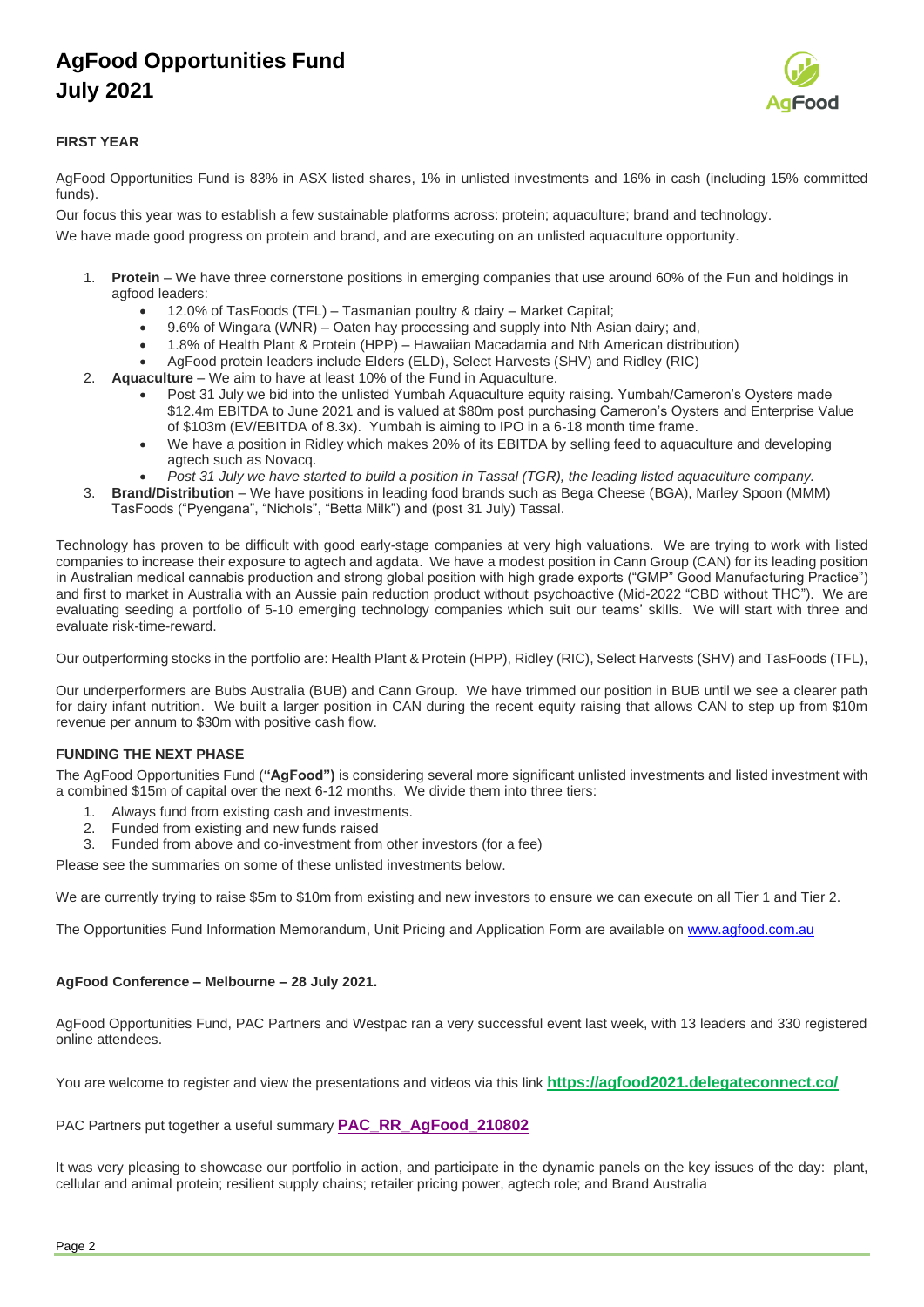

Here are the leaders who presented

**Bega Cheese (BGA.ASX)** Barry Irvin (Exec Chairman) **Elders (ELD.ASX)** Mark Allison (MD) **Ridley Corporation (RIC.ASX)** Quinton Hildebrand (MD) **Select Harvests (SHV.ASX)** Paul Thompson (MD) *Emerging:*  **Biogene (BGT.ASX)** Richard Jagger (MD) **Cann Group (CAN.ASX)** Peter Crock (MD) **Fuji Kava** Anthony Nobel (CEO) **Health Plant & Protein** Dennis Lin (Exec Chairman) **TasFoods (TFL.ASX)** Jane Bennett (MD) **Wingara (WNR.ASX)** James Whiteside (CEO) *Unlisted:*  **SunPork** Robert van Barneveld (MD) **Yumbah Aquaculture** Anthony Hall (Director)

### **UNLISTED COMPANIES UNDER CONSIDERATION**

| <b>Company Name</b>                                 | <b>Sector</b>                                | <b>Website</b>     | <b>State</b>     |
|-----------------------------------------------------|----------------------------------------------|--------------------|------------------|
| <b>Committed Funds</b>                              |                                              |                    |                  |
| Yumbah Aquaculture                                  | Aquaculture – abalone, oysters, mussels      | yumbah             | Vic, SAust & Tas |
|                                                     |                                              |                    |                  |
| <b>Cash Generating</b>                              |                                              |                    |                  |
| 4 x Grower/Processor/Brand                          | Dairy / Pork / Petfood / Clothes             |                    | Australia        |
| Pharmaceutical<br>2<br>$\times$<br><b>Producers</b> | Vaccines / Therapy                           |                    | Australia        |
| Restaurant chain                                    | Food/Entertainment                           |                    | Australia        |
| <b>Pre-Cash Flow</b>                                |                                              |                    |                  |
| XXX.                                                | Insect protein manufacture from waste        |                    | Vic              |
| Carbon Link*                                        | Carbon sequestration services and technology | <b>Carbon Link</b> | Australia        |
| XXX                                                 | Enhanced Oil Seed for multiple applications  |                    | Australia        |
| AgTech Platform                                     | Plant based biotech                          |                    | Australia        |
| AgData Platform                                     | Supply chain data                            |                    | Australia        |
| *See drivers below                                  |                                              |                    |                  |

#### **NEXT UPDATES**

### **Quarterly Update - Wednesday 13 October – 5pm**

0 - Questions at anytime

1 - Performance

- 2 Opportunities Top Three
- 3 Next steps

Join Zoom Meeting

<https://us02web.zoom.us/j/87217432889?pwd=Y0hJdy9oSjJJekh0VDd4V0F5RDBkUT09>

Meeting ID: 872 1743 2889, Passcode: 374509